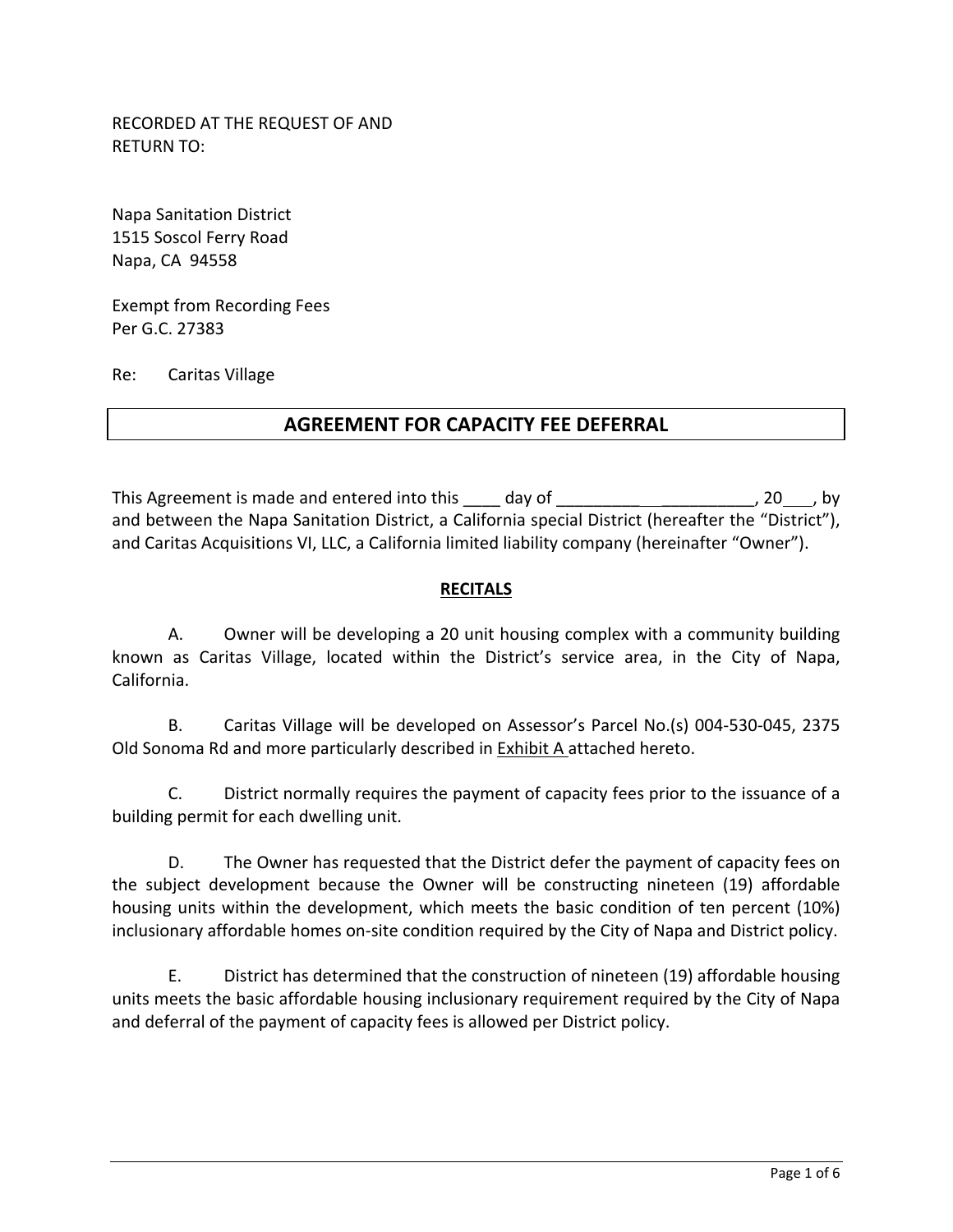### **AGREEMENT**

NOW, THEREFORE, Owner and District, for good and valuable consideration agree as follows:

1. District will, in consideration of Owner's agreement to pay the capacity fees pursuant to section 2 below at a later date, allow Owner to defer payment of the capacity fees beyond the issuance of building permit when they are ordinarily due.

2. Owner shall pay the capacity fees in the amount of \$179,262 for Caritas Village at or prior to the close of escrow for each lot or at the date of occupancy, but in no event shall payment be made later than 18 months from the date of execution of this Agreement.

3. If payments are not received by District at close of escrow, at date of occupancy, or within 18 months from the date of execution of this Agreement, whichever occurred first, Owner shall pay penalties on the unpaid balance at the rate of 1% per month.

4. Owner shall secure from the Owner's lender a letter stating that the capacity charges have been noted as payable and that the funds have been set aside for payment of the charges. The Owner shall submit the letter to the District prior to issuance of the first building permit.

5. This Agreement shall be recorded as a lien against the property, until such time as the capacity fees have been paid.

6. Upon execution of this Agreement by Owner, the requirement for payment of capacity fees prior to the issuance of building permits for Caritas Village shall be deferred.

7. This Agreement constitutes the entire understanding between the parties with respect to the subject matter hereof and no obligations other than those set forth in this Agreement shall be recognized by or binding upon the parties.

| OWNER:    | Caritas Acquisitions VI, LLC.<br>3 Park Plaza,<br><b>Suite 1700</b><br>Irvine, CA 92614 |
|-----------|-----------------------------------------------------------------------------------------|
| DISTRICT: | <b>Napa Sanitation District</b><br>1515 Soscol Ferry Road                               |

Napa, CA 94558

8. INTERPRETATION The parties agree that they have carefully reviewed this Agreement, have consulted independent counsel if they saw fit or have independently elected not to do so. The doctrine that any ambiguities in a contract are to be resolved against the drafting party, shall not be employed in the interpretation of this Agreement or any amendments or exhibits hereto. This Agreement shall be interpreted and construed according to the domestic laws of the State of California, without regard to the choice of law doctrine.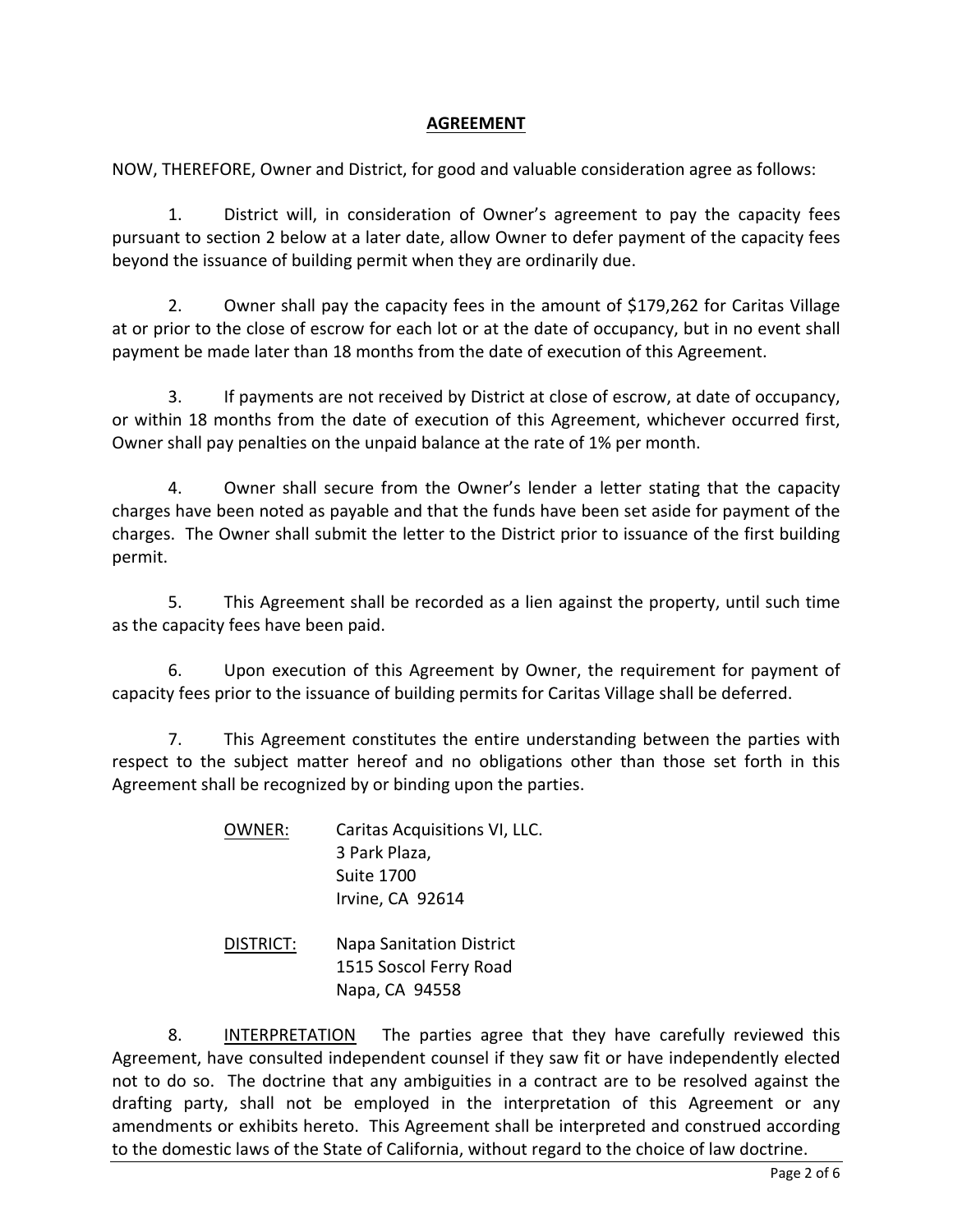9. SEVERABILITY If any part, term, or provision of this Agreement is held by any court to be unlawful and void, the validity of the remaining portions shall not be affected and the rights and obligations of the parties shall be construed and enforced as if the Agreement did not contain the particular part, term or provision held to be invalid.

10. MODIFICATION This Agreement may be modified or amended only with the prior written consent of the parties, or their successors in interest. Such modifications and amendments shall be executed with the same formality as this Agreement, shall be recorded, and shall be interpreted as provided in this Agreement.

11. EFFECTIVE DATE This Agreement shall become effective on the date of execution, which shall be deemed to be the date first written above.

12. QUITCLAIM DEED Upon performance of Owner's obligations under this Agreement, District agrees, if requested by Owner, to execute, acknowledge and deliver a quitclaim deed to Owner within thirty (30) days after performance and to execute, acknowledge and deliver any other documents required by any title company to remove the cloud of this Agreement from the title to the Subject Property(s).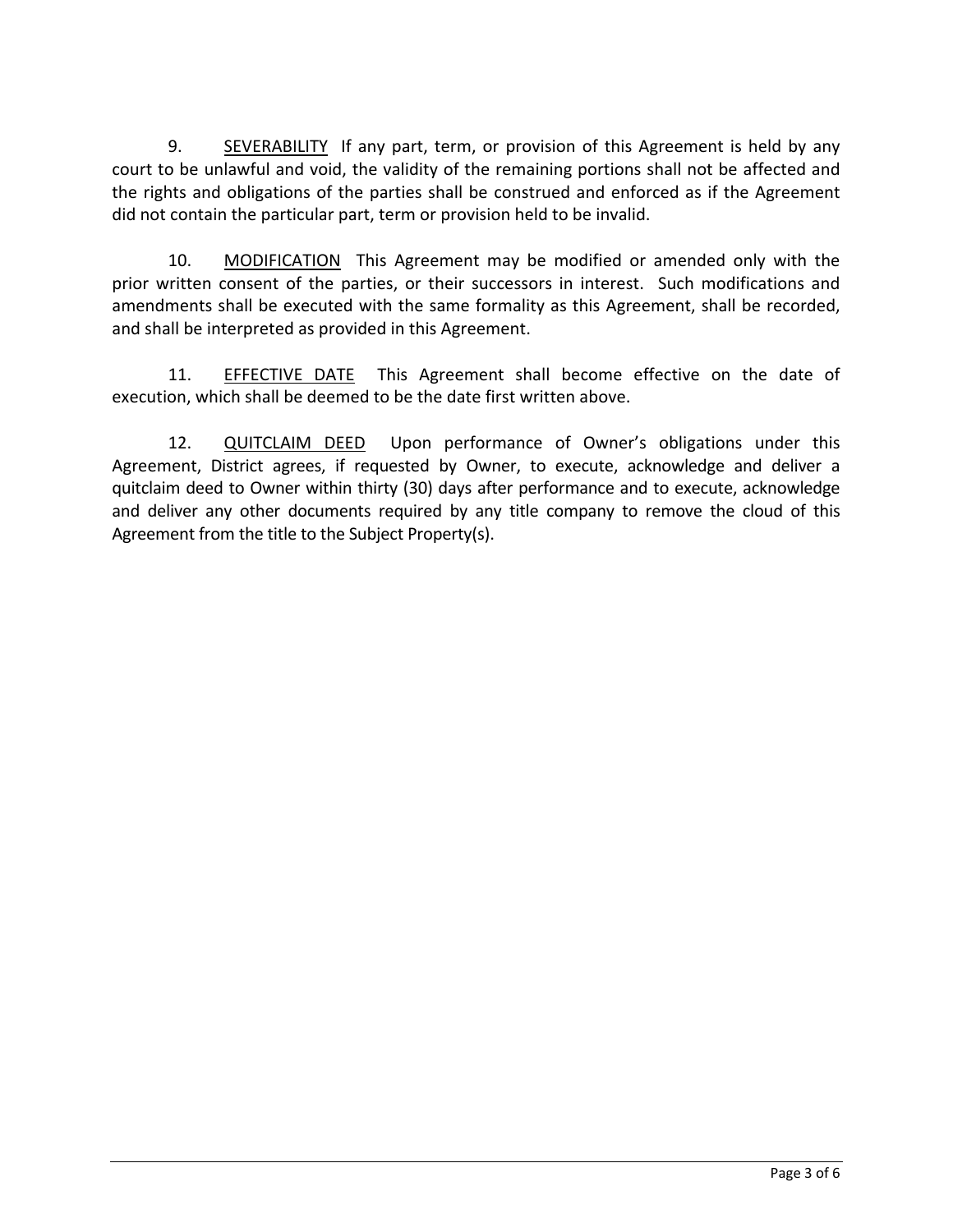#### \* \* \* \* \* \* \* \* \* \* \* \*

IN WITNESS WHEREOF, the parties have executed this Agreement as of the date first written above.

**OWNER:** 

**Caritas Acquisitions VI, LLC.** 

 $\sigma$ By: **Robert R. Redwitz Chief Executive Officer** 

**NAPA SANITATION DISTRICT:** 

Napa Sanitation District, a California Special District

By:

**Scott Sedgley Chair, Board of Directors** 

ATTEST:

By:

Cheryl Schuh Secretary, Board of Directors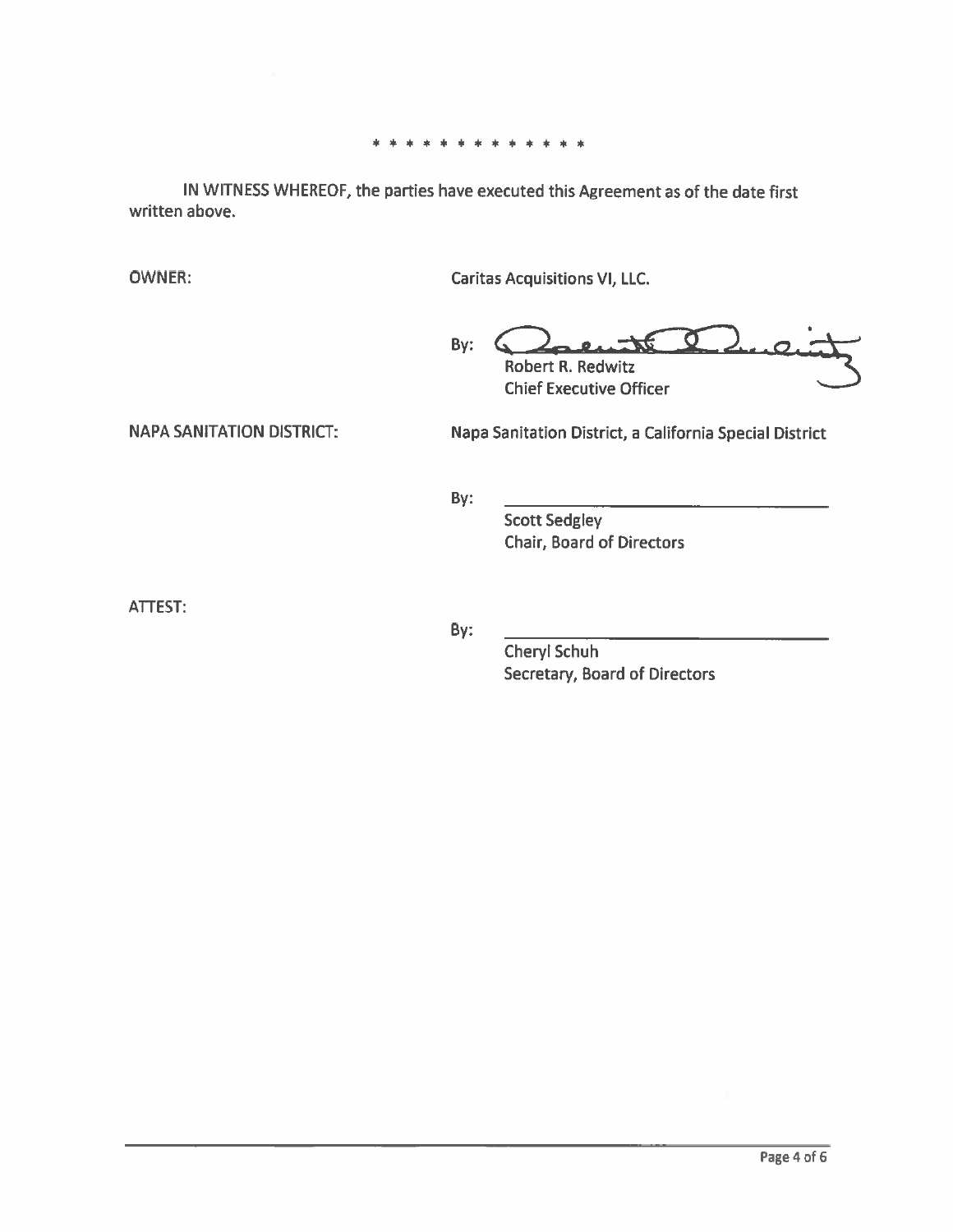**APPROVED AS TO FORM:** 

 $\frac{1}{2}$  $By:$ 

 $\label{eq:1.1} \mathcal{P}_{\mathcal{M}}(x) = \mathcal{P}_{\mathcal{M}}(x) = \mathcal{P}_{\mathcal{M}}(x) = \mathcal{P}_{\mathcal{M}}(x) = \mathcal{P}_{\mathcal{M}}(x)$ 

 $\hat{\mathbf{r}}$ 

John Bakker<br>District Legal Counsel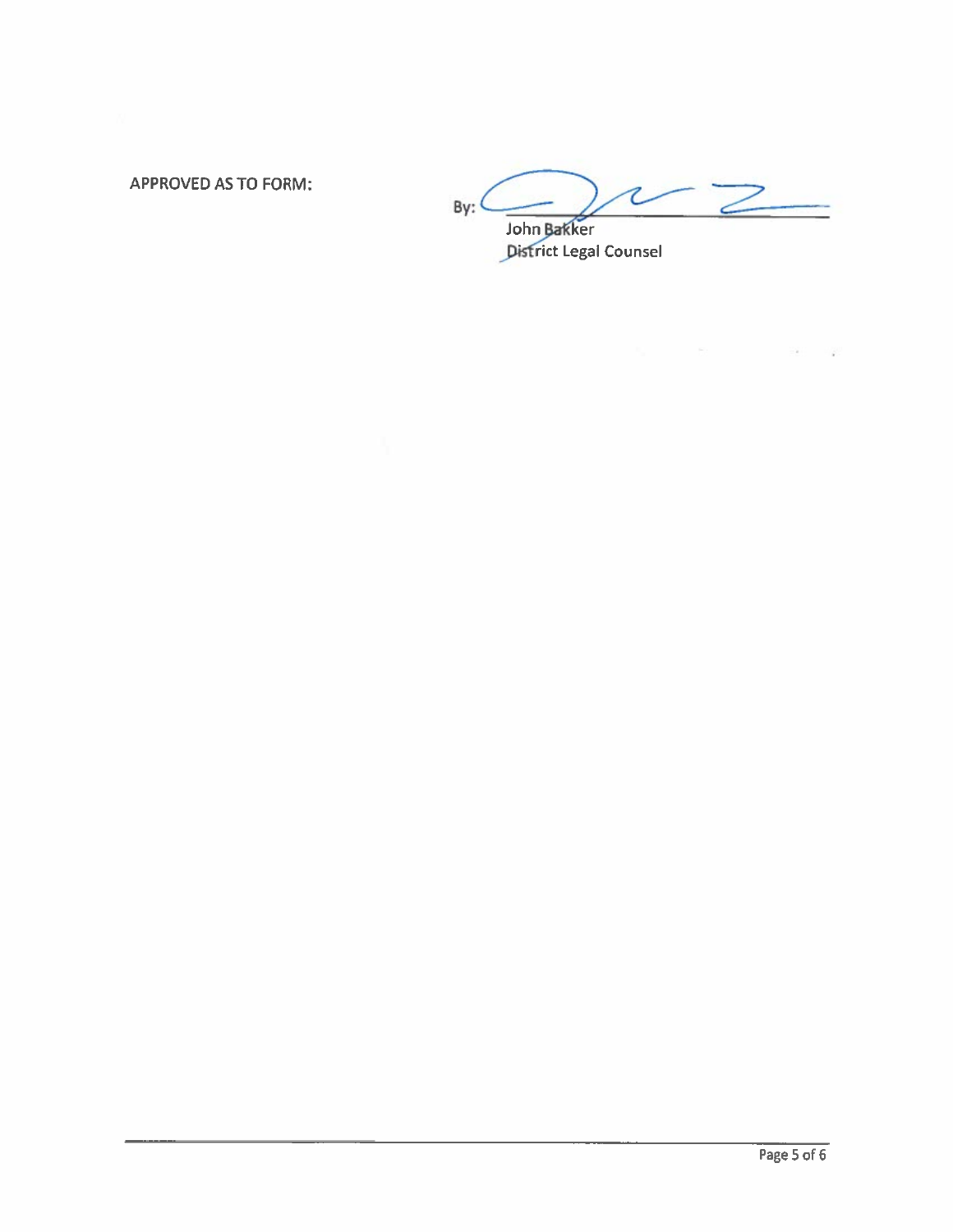## Exhibit A

The land referred to herein below is situated in the City of Napa, County of Napa, State of California and is described as follows:

COMMENCING at a point on the Southern line of Old Sonoma Road, said point being the Southeastern corner of the 0.136 acre parcel of land as described in the Deed to the State of California, recorded April 19, 1960 in Book 611 of Official Records at page 71 Napa County Records; thence from said point of commencement South 05° 10' East along the Western line of the parcel of land as described in the Deed to Adolph Patron, Jr. et ux, recorded March 21, 1946 in Book 239 of Official Records at page 301 said Napa County Records 217.35 feet to the Southwestern corner of said Adolph Patron, Jr. et ux, parcel; thence North 84° 50' East along the Southern line of said Adolph Patron, Jr., et ux parcel, 8.00 feet to the Northwestern corner of the parcel of land described as Parcel Two in the Deed to Stefanie Paulo, et al, recorded October 7, 1954 in Book 454 of Official Records at page 519, said Napa County Records; thence South 05° 10' East along the Western line of said Parcel Two 60.00 feet to the Southwestern corner of said Parcel Two; thence South 84° 50' West 128.63 feet more or less to a point on the Western line of the parcel of land as described in the Deed to John J. Freitas, et al, recorded July 30, 1945 in Book 230 of Official Records at page 107, said Napa County Records; thence Northerly along said Western line 222.86 feet more or less to the most Southern corner of the 0.136 acre parcel of land to the State of California herein above referred to; thence along the Southern line of said 0.136 acre parcel the following courses: from a tangent that bears North 58° 46' 12" East along a curve to the left with a radius of 350.00 feet, a central angle of 06° 37' 31" and an arc length of 40.47 feet to a point of reverse curvature and along a curve to the right with a radius of 250.00 feet, a central angle of 21° 16' 00" and an arc length of 92.79 feet to the point of commencement.

APN: 004‐530‐045